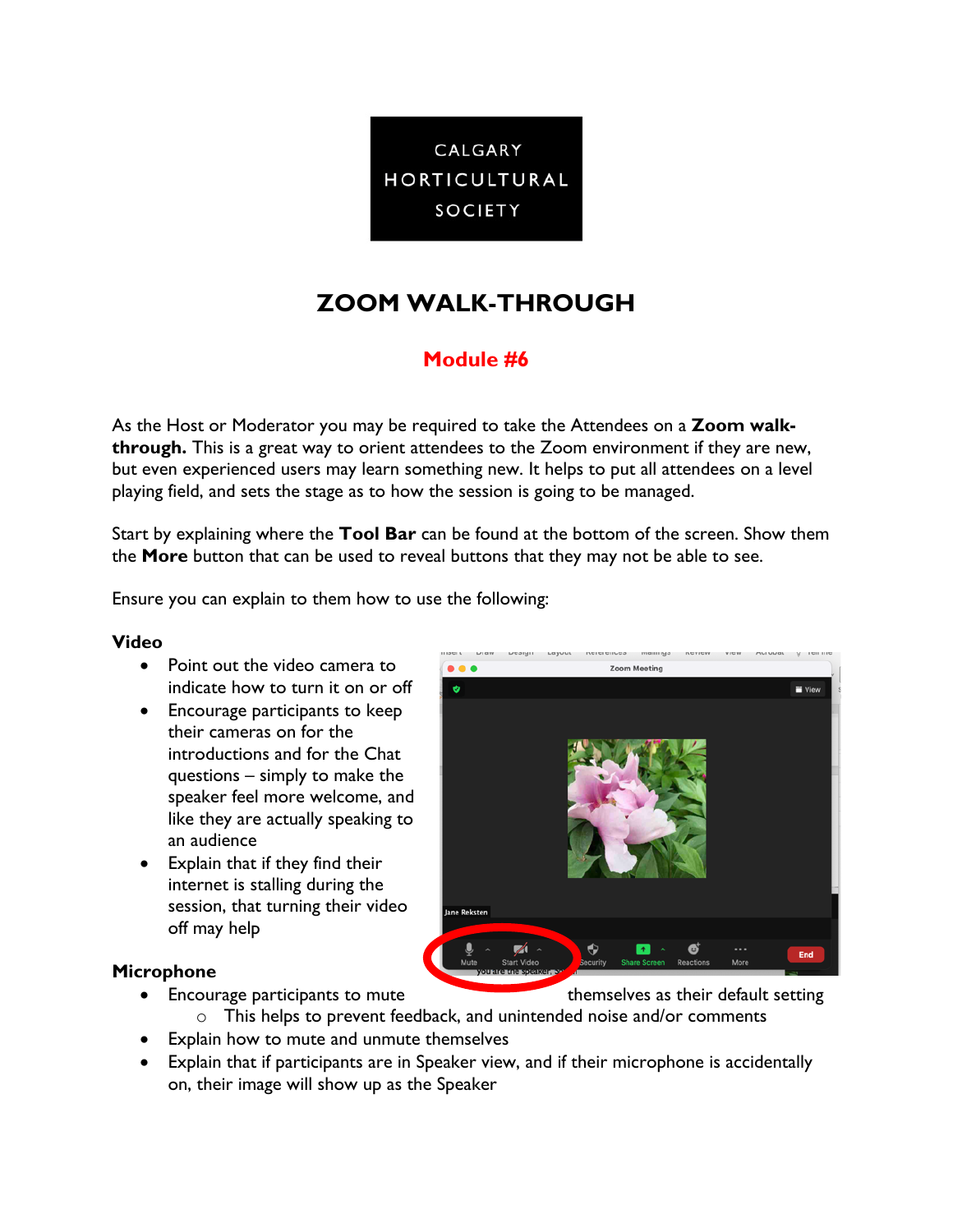Once you are ready to start the meeting, you can **Mute all**. Access this through the Meeting controls on your menu bar, or through the Participants window.



# **Zoom Profile Name**

- Participants profile name next to their video may have been used based on their e-mail address or other nick-name.
- Show participants how to click on the three dots within their video window or on their profile name, and choose to **Rename**.



# **Chat**

- Show participants where to find the Chat button at the bottom of their screen
- Type in a message so they can see it, and encourage them to type in a quick Hello
- Explain how Chat will be used in this particular session (i.e. for questions to the Speaker)
- Explain how they can access web links or documents that may be shared using Chat

## **Reactions**

- Show participants where to find the Reactions button at the bottom of their screen
- Encourage them to experiment by posting a Reaction to their video window
- Explain how Reactions may be used in this particular session